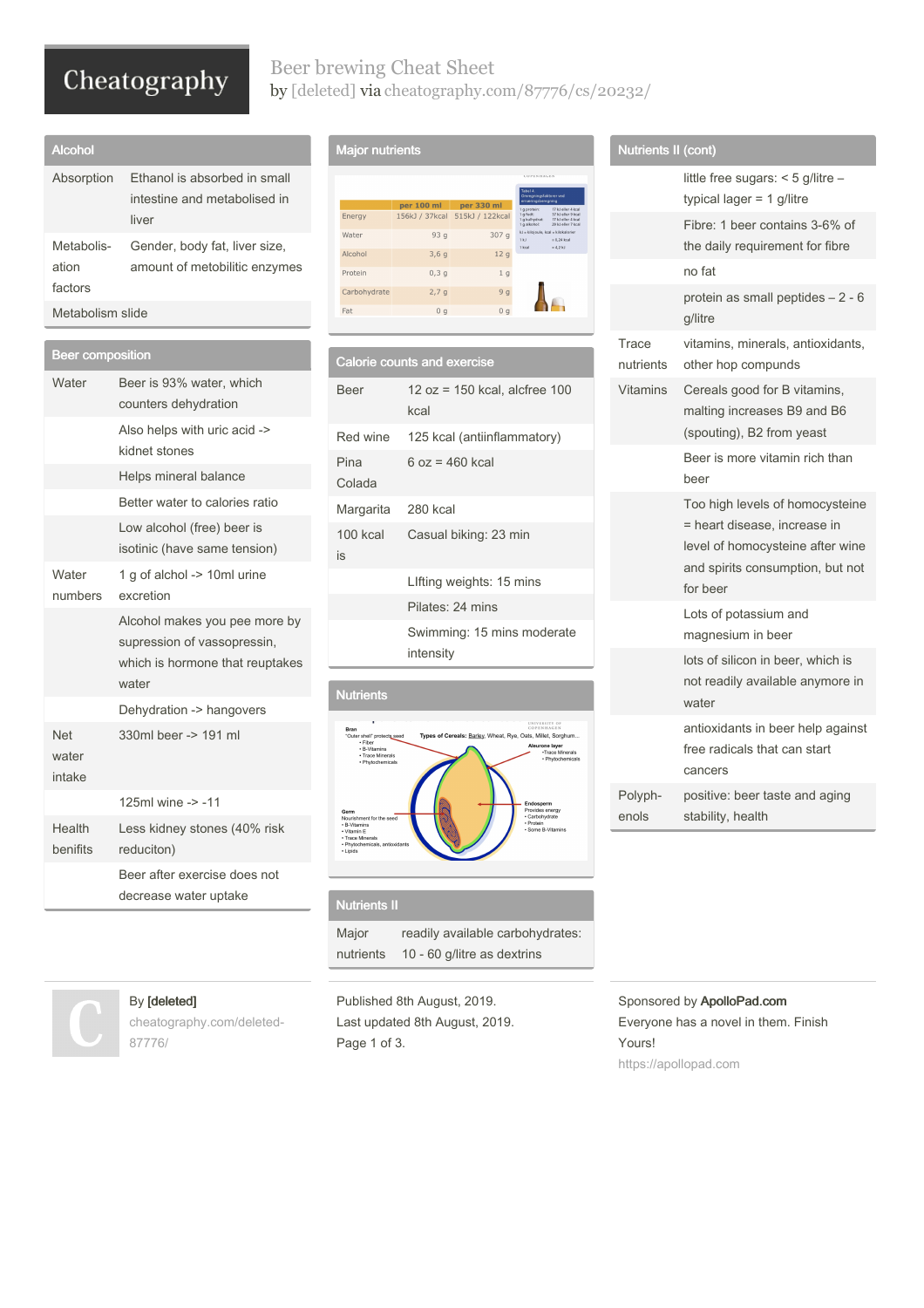# Cheatography

## Beer brewing Cheat Sheet by [\[deleted\]](http://www.cheatography.com/deleted-87776/) via [cheatography.com/87776/cs/20232/](http://www.cheatography.com/deleted-87776/cheat-sheets/beer-brewing)

#### Nutrients II (cont)

negatives: haze (together with proteins), astringent bitterness

beer < white wine < red wine, beer has way less

shown to protect LDLs from oxidation

#### **Health**

| Harmful<br>effects          | Accidents, brain degeneration,<br>hepatits, cancer, stroke                                                                        |
|-----------------------------|-----------------------------------------------------------------------------------------------------------------------------------|
| Amount pr<br>week           | 7 for women, 14 for men, stop<br>before 5 on one occasion                                                                         |
| Most<br>consumed<br>alcohol | Wine, then beer                                                                                                                   |
| <b>Habits</b>               | Beer drinkers were generally<br>more unhealthy compared to<br>wine drinkers                                                       |
| Beer vs<br>wine             | Higher drinking frequency,<br>shorter education, lower<br>income, more men, more<br>smoking, lower exercise, less<br>healthy diet |
|                             |                                                                                                                                   |

#### Calculation of BAC

| Formula | $C = A/(p^*r)$                   |
|---------|----------------------------------|
| C       | <b>BAC</b>                       |
| A       | Alcohol intake in grams          |
| р       | body weight in kg                |
|         | distribution or reduciton factor |

#### Calculation of decrease in BAC

| Formula                      | $C t = C 0 - k * t$         |
|------------------------------|-----------------------------|
| Сt                           | current BAC in promille     |
| СO                           | legal BAC in promille       |
| k                            | individual factor, ca 1/400 |
| t                            | time in minutes             |
| rule of thumb                | bac decreases 0.15 bac/hr   |
| Exercise slides for examples |                             |
|                              |                             |

#### Exercise 1

## UNIVERSITY OF **Exercise No. 1** Case Mr. Olsen (75 kg, average constitution) drinks one liter of beer (5% abv.) after a football<br>match in Copenhagen. Calculate his blood alcohol concentration (BAC) (%)  $\mathbf{a}$ b. Is Mr. Olsen able to drive his Fiat home? .<br>W long time will Olsen have to wait before being able to drive his car again Exercise 1 answers **Answer to Exercise No. 1**

- $5.0$  ABV% x 1000 ml beer = 50 ml alcohol 50 ml alcohol x 0.789 g/ml = 39.5 g alcohol<br>39.5 g alcohol / (75 kg x 0.7 factor) = 0.75 (‰)  $BAC = 0.75$
- b. Olsen can't drive home as legal limit is 0.5 in Denmark
- Calculation of time to  $C_t = 0.5\%$ c.

 $t = (C_0 - C_i) * 400 = (0.75 - 0.5) * 400 = \underline{101}$  minutes

Rule of thumb: the blood alcohol conc. falls about 0.15 %/hour

#### Exercise 2.1



#### Exercise 2.1 answers

- Calculation
- Find amount of alcohol in 100 ml:
- $(4.6 / 100)$  ml/ml x 100 ml x 0.789 g/ml = 3.63 g alcohol
- Find energy from alcohol in 100 ml:<br>3.63 g alcohol x 29 kJ/g = <u>105 kJ</u>
- Find energy from other macro nutrients:<br>2.7 g carbohydrate x 17 kJ = <u>46 kJ</u>
- 0.3 g protein x 17 kJ =  $\underline{5.1}$  kJ
- Total energy content in 100 ml beer: 156 kJ

#### Exercise 2.2

 $\left(\begin{smallmatrix} \sqrt{-1} & 0 \\ 0 & 0 \\ 0 & 0 \end{smallmatrix}\right)$ 

UNIVERSITY OF

Energy content in alcoholic beverages<br>Note: Alcohol density = 0.789 g/ml. Energy from alcohol = 29 kJ/g

|                                 | <b>Beer</b><br>4,6% vol.<br>$(330 \text{ ml})$ | <b>Red wine</b><br>12% vol.<br>(125 ml) | White wine<br>12.5% vol.<br>$(125 \text{ ml})$ | Whisky<br>46% vol.<br>(33 ml) |
|---------------------------------|------------------------------------------------|-----------------------------------------|------------------------------------------------|-------------------------------|
| Energy<br>content per<br>100 ml |                                                |                                         |                                                |                               |
| Energy<br>content per<br>drink  |                                                |                                         |                                                |                               |

|                                     | <b>Effects of alcohol consumption</b>                               |
|-------------------------------------|---------------------------------------------------------------------|
| 2-4 drinks<br>(men) 1-2<br>(women)  | mortality protection of 18%                                         |
| Jshaped<br>curve                    | Risk goes down with<br>moderation, goes up with<br>excessive use    |
| HDI and<br>LDL                      | High density lipoprotein up<br>with alcohol (good choles-<br>terol) |
|                                     | LDL down with alcohol (bad<br>cholesterol)                          |
| diabetes in<br>moderate<br>drinkers | 30% reduced risk of<br>diabetes                                     |
|                                     | alcohol is anti-inflammatory                                        |

### By [deleted]

[cheatography.com/deleted-](http://www.cheatography.com/deleted-87776/)87776/

Published 8th August, 2019. Last updated 8th August, 2019. Page 2 of 3.

Sponsored by ApolloPad.com Everyone has a novel in them. Finish Yours! <https://apollopad.com>